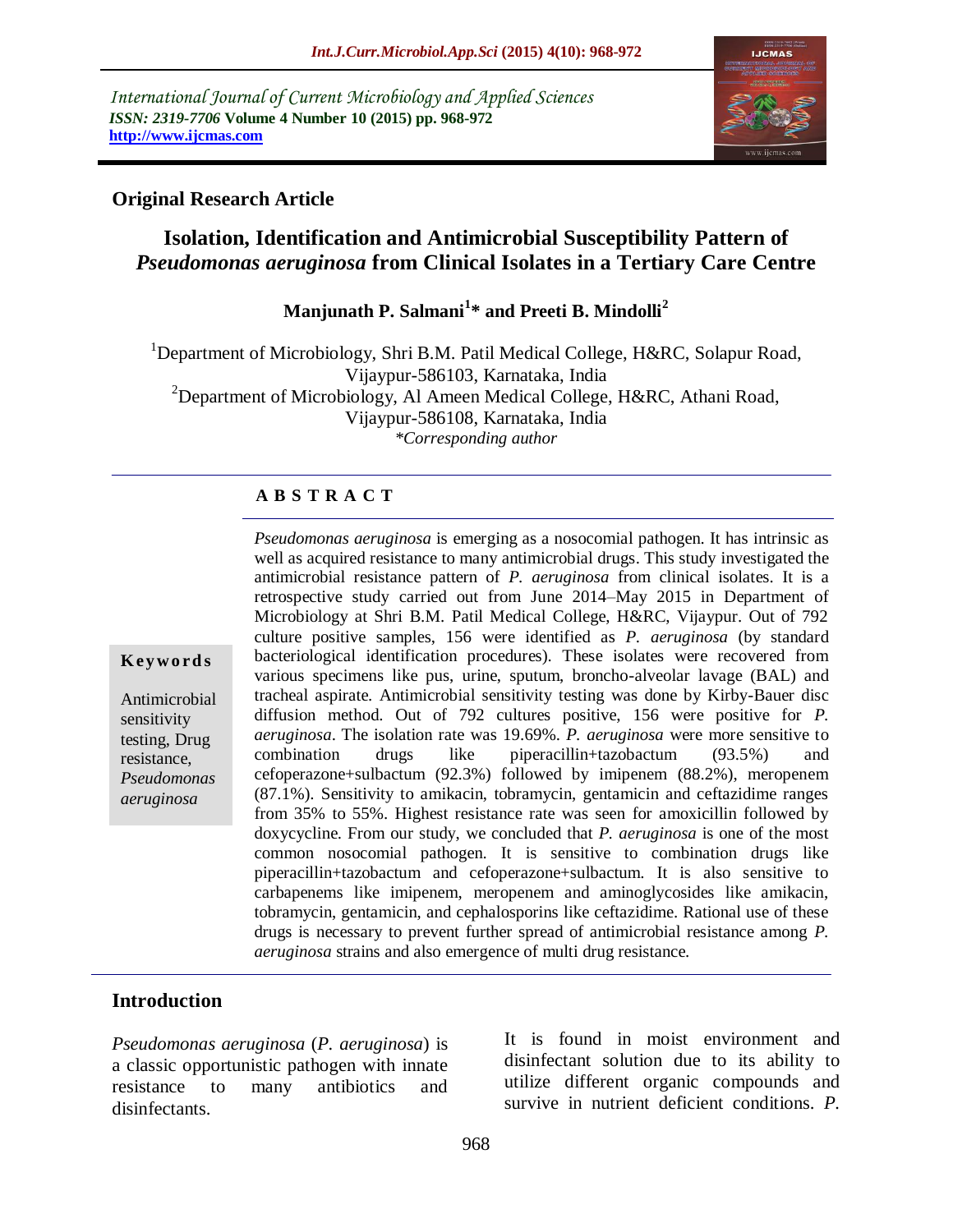*aeruginosa* is a notable cause of nosocomial infection of the respiratory tract, urinary tract, wound, blood stream and central nervous system. For immunocompromised patients, such infections are often severe and life threatening.

Mechanisms that cause antimicrobial drug resistance in *P. aeruginosa* is due to acquisition of resistance genes (e.g.: those encoding betalactamase), and aminoglycoside modifying enzymes via horizontal gene transfer and mutation of chromosomal genes (target site efflux mutations). Last one is the mechanism of resistance in fluoroquinolones particularly ciprofloxacin. Biofilm production especially in case of pulmonary infections in patients with cystic fibrosis contributes to its resistance to antimicrobial agents.

Multiple antibiotic resistances in bacterial population are a growing clinical problem which is a threat to public health. Hence there is a need to conduct studies to profile different pathogens responsible for specific infections and their resistance patterns so as to generate data that would help clinicians to choose correct antibiotics for treatment.

## **Materials and Methods**

It is a retrospective study carried out from June 2014 to May 2015 in Department of Microbiology at Shri B.M. Patil Medical College, H&RC, a tertiary health care centre, Vijaypur, Karnataka.

## **Specimen**

A total of 1087 non-duplicate samples from hospitalized patients admitted in different wards of hospital were investigated for bacterial culture and identification. Specimens were taken from various sources

like sputum, urine, pus, catheter, broncho alveolar lavage and tracheal aspirate.

# **Laboratory identification of isolates**

Identification of bacterial isolates was done by standard microbiological procedure. Specimens were inoculated on nutrient agar, blood agar, MacConkey agar and were studied for colony morphology. A battery of tests were performed that included Gram stain, oxidase test, motility test, production of pyocyanin, growth at 42°C, oxidative metabolism of glucose and arginine hydrolase.

## **Antibiotic susceptibility tests**

Antibiotic susceptibility test was done by Kirby-Bauer disk diffusion method as per CLSI guidelines. Paper discs were impregnated with antibiotics of standard strength as below:

Penicillins: Amoxycillin (20µg), Piperacillin  $(100\mu$ g), Ticarcillin  $(>75\mu$  g) Fluoroquinolones: Ciprofloxacin (5µ g), Levofloxacin (5µ g) Tetracyclines: Doxycycline (30µ g) Macrolides: Azithromycin (15µ g) Cephalosporins: Cefoperazone (75µ g), Ceftazidime (30 $\mu$ g), Cefepime (30 $\mu$  g), Ceftriaxone (30µ g) Carbapenems: Imipenem (10µg), Meropenem (10µg) Aminoglycosides: Gentamicin (10µ g), Tobramycin (10µg), Amikacin (30µ g) Combination drugs: Piperacillin+tazobactum (100/10µg), Cefoperazone+Sulbactum  $(75/30 \mu g)$ 

They were incubated overnight at  $37^{\circ}$ C. The diameter of the zone of inhibition was measured and results were interpreted as sensitive, intermediate and resistant strain.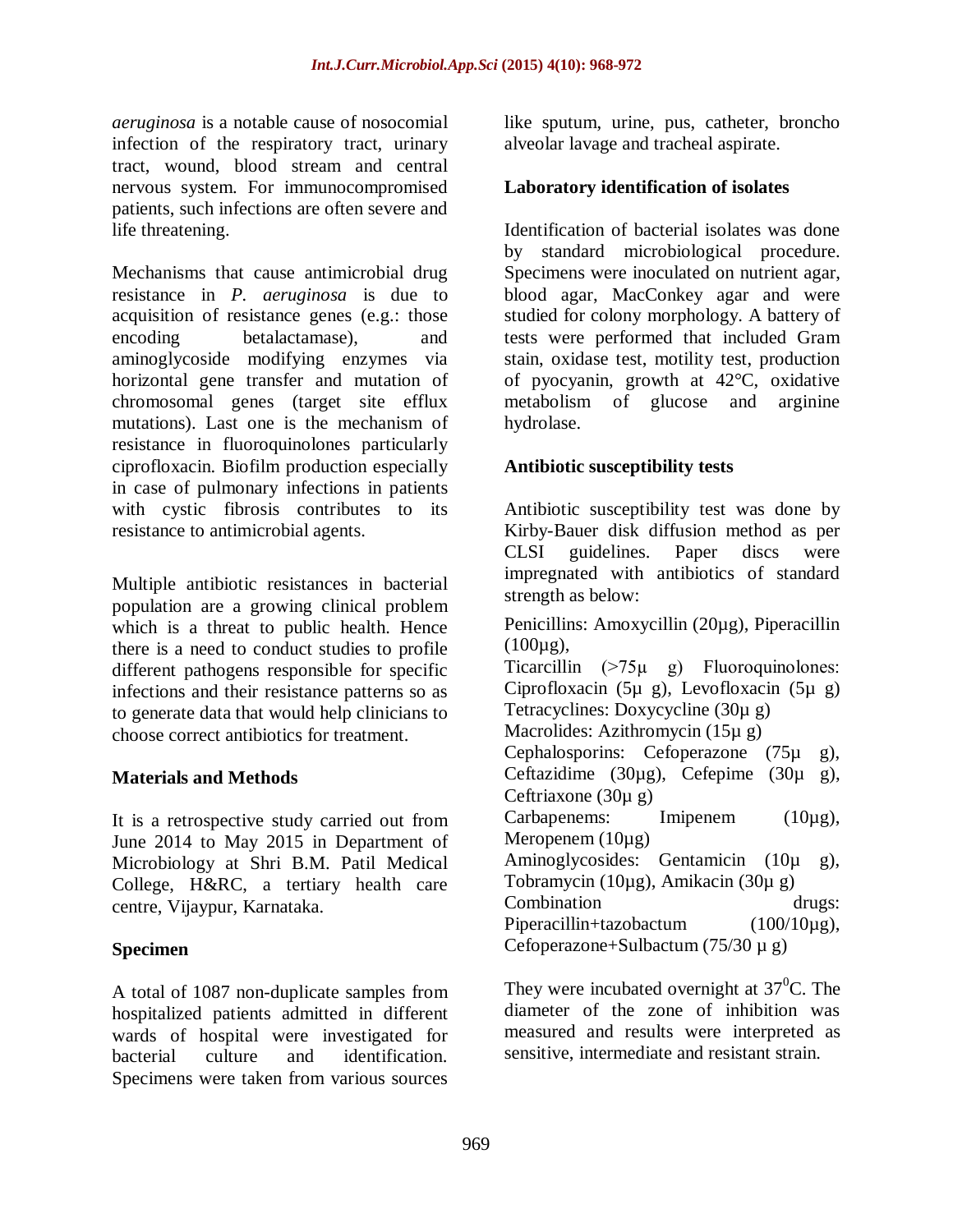#### **Results and Discussion**

A total of 2174 nonduplicate samples from hospitalized patients were processed, of which 792 were culture positive. Out of 792 culture positive samples, 156 were identified as *P. aeruginosa* by standard microbiological procedures. The rate of isolation of *P. aeruginosa* is 19.69%. Out of 156 culture identified *P. aeruginosa*, 72 (46.1%) were from male and 84 (58.4%) from females (Table 1).

The rate of isolation was more in the age group of 41–50 years. Major source of these isolates were from wound/pus (37.17%)] followed by urine, sputum, catheter, broncho-alveolar lavage and tracheal aspirate (Table 2).

In our study, 156 isolates were isolated and identified as *P. aeruginosa* by standard biological procedures. The rate of isolation is 19.69%. The rate of isolation was more in the age group of  $41-50$  years  $(25.6\%)$ followed by elderly age group. This may be due to decreased immunity, prolonged hospitalization and associated comorbidities. A study by Rajat *et al.* (2012) shows 29% isolation rate in the age group of 31–45 years which is similar to our study and study done by Chander Anil and Raza (2013) shows 20% in age group of 21–40 years. Out of 78, 36 (46.1%) were from male and 42 (53.84%) from female which is same as Chander Anil and Raza (2013).

In our study, 37.17% of isolates were obtained from pus/wound followed by 30.76% from urine specimen. In a study done by Anuradha *et al.* (2014) shows 39.39% were from pus samples and 37.87% from urine samples. Another study by Javiya *et al.* (2008) reported highest number of *P. aeruginosa* from urine followed by pus and sputum. In a study Anupurba *et al.* (2006)

showed 32% isolation rate from pus. Similar results are also reported by Mohana Soundaram (2011) and Arora *et al.* (2011). This indicates that wound infections and urinary tract infection are most common hospital acquired infections. These are most common cause for morbidity in hospitalized patients. *P. aeruginosa* is a common cause of wound infection especially in burns patients because burns have large exposed area of dead tissue free of any defence, so ideal for *P. aeruginosa* infection.

The resistance profile of *P. aeruginosa* to the antimicrobial agents tested varied among the isolates investigated. Highest sensitivity was seen to combination drugs like piperacillin+tazobactum (93.5%) and cefoperazone+sulbactum (92.3%). Sensitivity to carbapenems like imipenem (88.2%) and meropenem (87.1%) was comparatively high. Similar studies like Al-Jasser and Elkhizzi (2004) showed sensitivity to meropenem  $(91.6\%)$ , imipenem  $(90.2\%)$  and piperacillin+tazobactum (81.3%). Raja and Singh (2007) showed sensitivity to imipenem  $(90.1\%)$  and piperacillin+tazobactum (90.6%). Ansary *et al.* (1994) showed sensitivity to cefoperazone+sulbactum (82%) which is similar to our study.

Sensitivity to aminoglycosides (gentamicin, tobramicin, amikacin) and cephalosporins (cefoperazone, ceftazidime, cefipime, ceftriaxone) ranges from 45–55% which is same as study conducted by Garba *et al.*  (2012). Highest resistance was seen to amoxicillin (97.4%) followed by doxycycline (88.46%) which is similar to study conducted by Garba *et al.* (2012). Resistance to quinolones (ciprofloxacin & levofloxacin) ranges from 50–60% and azithromycin was 53.8%.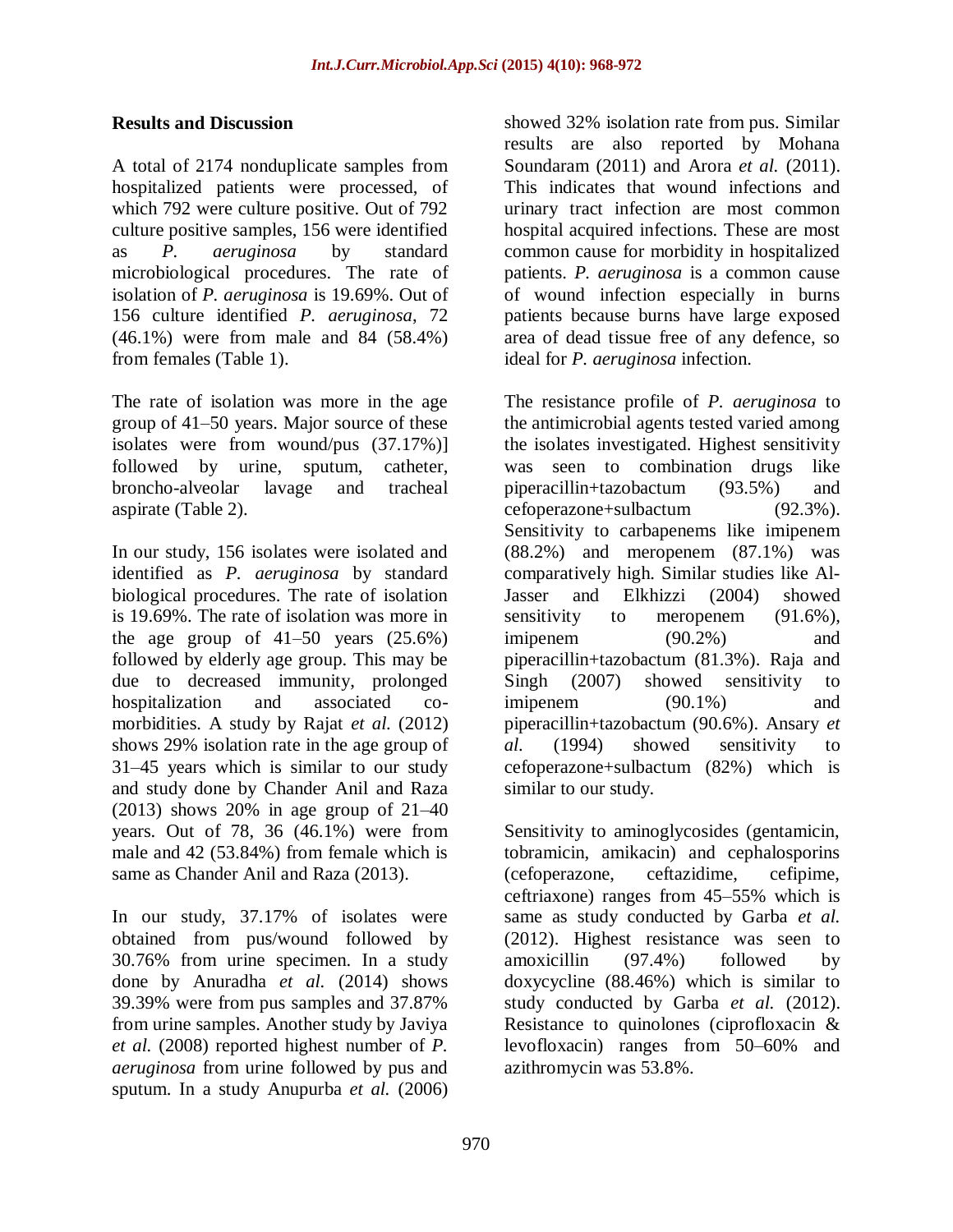#### *Int.J.Curr.Microbiol.App.Sci* **(2015) 4(10): 968-972**

| Age (In Years) | <b>No. of Males</b> | <b>No. of Females</b> | Total (In $\%$ ) |
|----------------|---------------------|-----------------------|------------------|
| $10$ Years     |                     |                       |                  |
| $11-20$        |                     |                       |                  |
| $21 - 30$      |                     |                       | 14               |
| $31 - 40$      |                     |                       |                  |
| $41 - 50$      | $\overline{ }$      | 26                    |                  |
| 51-60          |                     |                       |                  |
| >6(            |                     |                       |                  |

#### **Table.1** Age and gender wise distribution of *P. aeruginosa* isolates

**Table.2** Frequency of distribution of *P. aeruginosa* from specific sites

| <b>Source of specimen</b> | <b>Number of Samples</b> | Percentage $(\% )$ |
|---------------------------|--------------------------|--------------------|
| Pus/wound                 |                          | 31.17%             |
| Urine                     |                          | 30.76%             |
| Sputum                    |                          | 17.9%              |
| Catheter                  |                          | 6.41%              |
| <b>BAL</b>                |                          | 5.12%              |
| Tracheal aspirate         | 14                       | 2.56%              |

BAL=Broncho Alveolar Lavage

The selective pressure from use of antimicrobial agents is a major determinant for emergence of resistant strains. The subinhibitory antibiotic concentration in wounds, due to administration of inappropriate dosage of beta-lactum antibiotic or regular administration of aminoglycosides in combination with beta lactum, provides optimal conditions for selection and persistence of multidrug resistant strains.

In conclusion, *P. aeruginosa* is a leading cause of nosocomial infection. Indiscriminate use of antibiotics has led to emergence of multidrug resistant strains. In our study, strains are more sensitive to combination drugs like piperacillin+tazobactum and cefoperazone+sulbactum and carbapenems like imipenem and meropenem. A more restricted and rational use of these drugs is necessary. A regular monitoring of antimicrobial susceptibility pattern is

essential to guide the physicians in prescribing right combination of drugs and emergence of multidrug resistance strains of *P. aeruginosa*.

#### **Reference**

- Al-Jasser, A.M., Elkhizzi, N.A. 2004. Antimicrobial susceptibility pattern of clinical isolates of *Pseudomonas aeruginosa*. *Saudi Med. J.,* 25(6): 780–784.
- Ansary, S.P., Haque, R., Faisal, A.A. 1994. Resistance pattern of *P. aeruginosa* occurring in northern Bangladesh. *Trop. Doctor*, 24: 188.
- Anupurba, S., Bhattacharjee, A., Garg, A., Sen, M.R. 2006. Antimicrobial susceptibility of *Pseudomonas aeruginosa* isolated from wound infections. *Indian J. Dermatol.,* 51(4): 286–288.